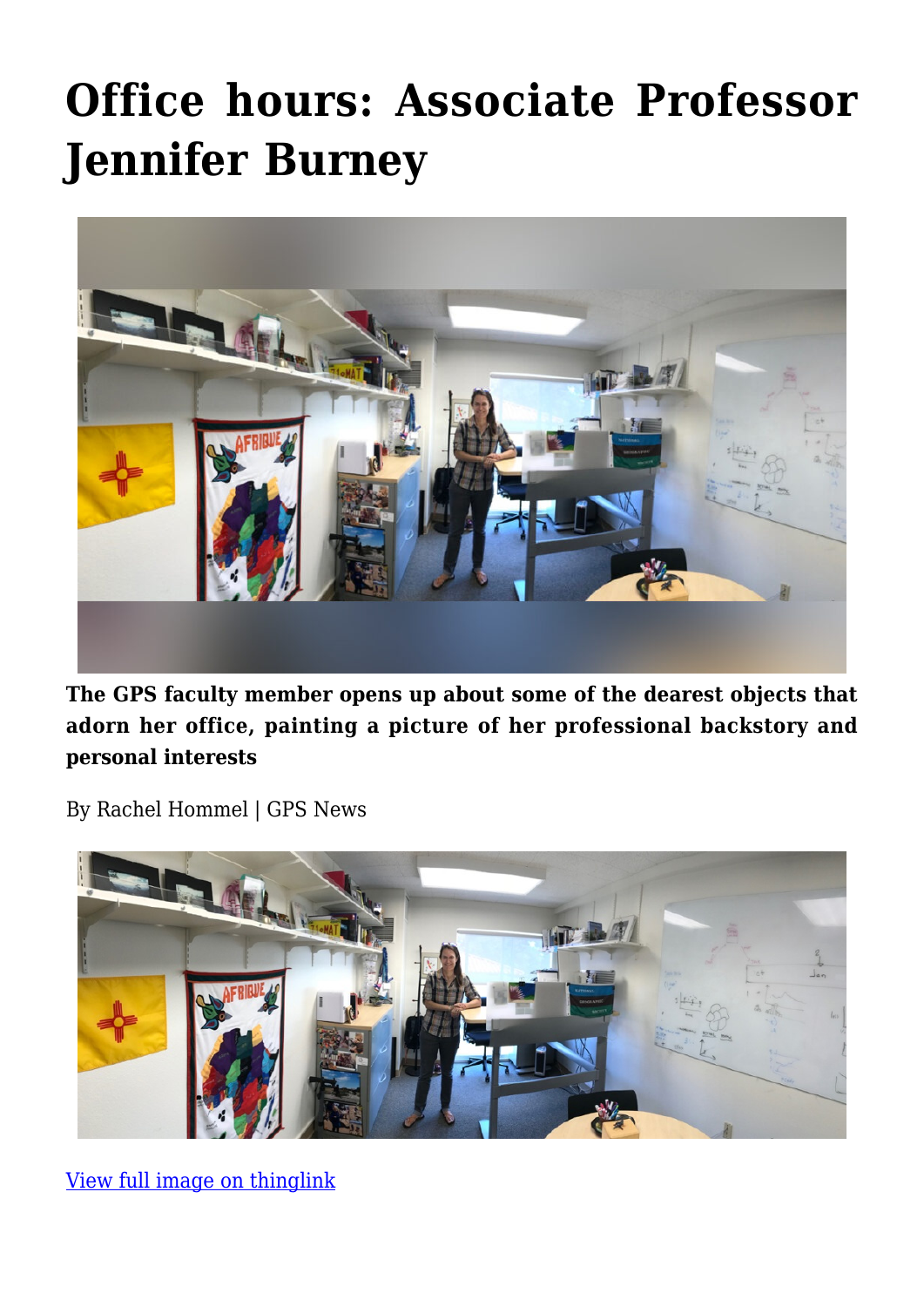A climate change expert and environmental scientist, Jennifer Burney's office at the UC San Diego School of Global Policy and Strategy (GPS) displays a rich background in humanitarian work, highlighting her research on global food security.

Peek inside during office hours and you will notice an affinity for tchotchkes (Yiddish for trinkets) from her global travels and research sites. Her kids' artwork adorns the office, a colorful reminder to never grow up. Her sense of humor is infectious, as well as her obsession with soccer.

A member of the National Geographic Explorers family, Burney takes the path less traveled, with a long-standing project in Benin, West Africa. Named a UC San Diego Community Champion, Burney fosters the spirit of equity, diversity and inclusion at GPS and campus-wide.

Hover over the images above for the big picture on her professional backstory and personal interests.

# **3 questions with Associate Professor Jennifer Burney**

## **What is your academic focus?**

I study the ways in which climate variability and climate change impact our food systems, how our food systems, in turn, impact the climate and whether and how farmers might adapt to changing environmental conditions. Specifically, I am really interested in the role that aerosols and other short-lived pollutants play in impacting both climate and human systems. It's complicated and fun on both the physical and human side of things.

#### **What are the real-world impacts of your research?**

We all have to eat to survive. And, like it or not, the climate exhibits a lot of variabilities and is also changing over time. Those changing conditions are on average making it harder to grow enough food with the same technologies and expanding the land base on which we grow food is really detrimental from a climate perspective. I hope that some of my work thinking about this set of issues, from a systems perspective, can help build a world where everyone has enough to eat, but where we are also stabilizing climate and cleaning up the environment.